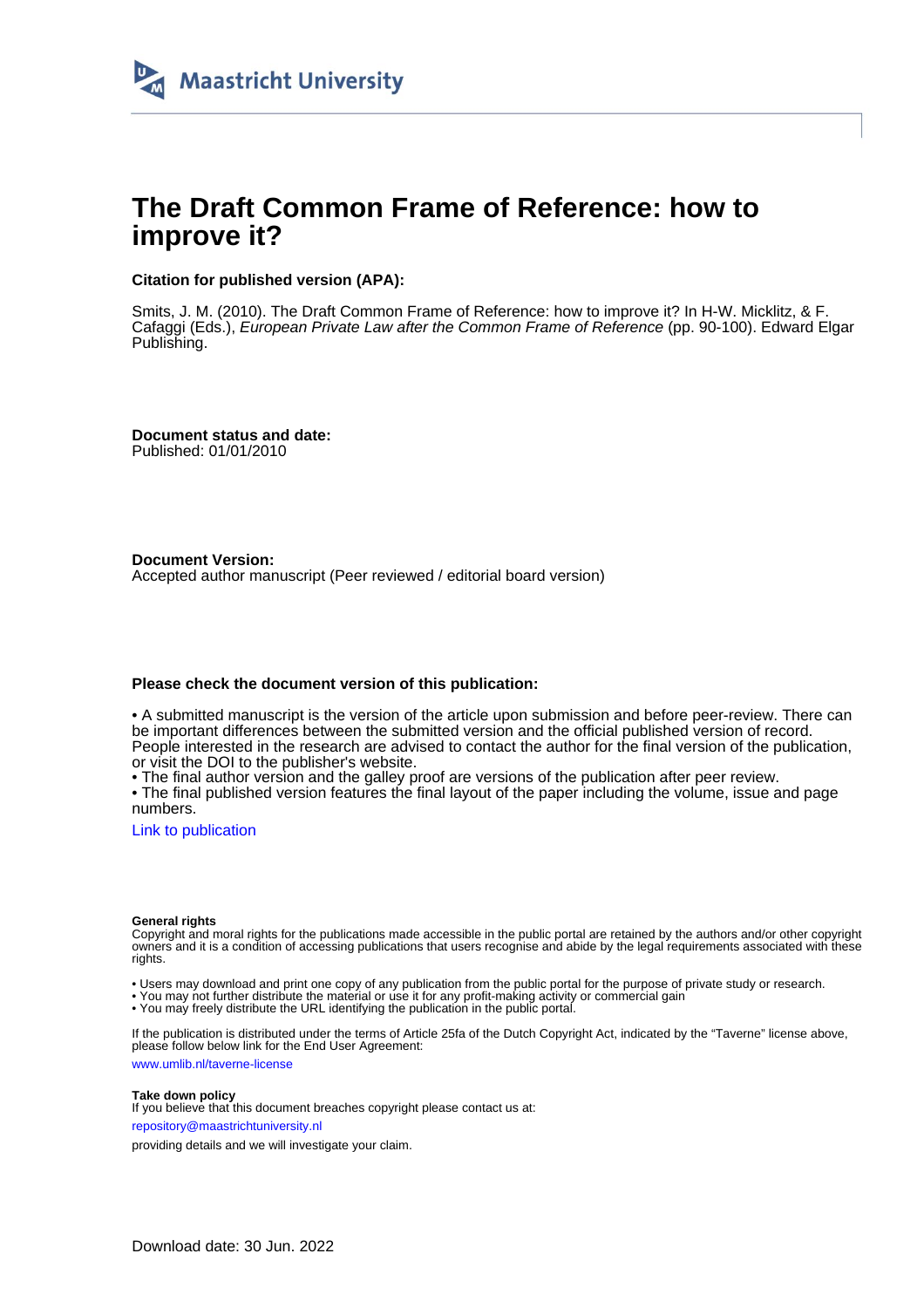# 5. The Draft Common Frame of Reference: how to improve it?

# **Jan M. Smits\***

# 1. INTRODUCTION

The aim of this contribution is to discuss the view of law and lawmaking underlying the Draft Common Frame of Reference  $(DCFR)$ <sup>1</sup>. It claims that the DCFR suffers from so-called *methodological nationalism* and therefore fails to adopt the right approach to dealing with private law in the European Union. The theoretical analysis is followed by some concrete suggestions on how to improve the DCFR so that it better meets its intended functions.

Section 2 offers a brief introduction to the DCFR. It is followed by an account of what is meant by 'methodological nationalism' and how this is applied in law (section 3). Sections 4, 5 and 6 subsequently offer an analysis of why the DCFR is to be qualified as an example of this methodology. This does not mean that the DCFR cannot fulfil a useful role in the present debate, but it may have to be a different role from that envisaged by the drafters. Sections 6 and 7 therefore offer an alternative and *differentiated* perspective on the way forward in European contract law.

#### 2. THE DCFR: BACKGROUND AND PURPOSE

The presentation of the DCFR to the European Commission on 28 December 2007 was the result of four years of work by the *Study Group on a European Civil Code* and the *Research Group on the Existing EC Private Law* (the

This chapter benefits from discussion at a workshop at the European University Institute (29 February–1 March 2008). It is a slightly amended and elaborated version of the paper presented at the SECOLA Conference on Fifty Years of European Contract Law (Barcelona, 6–7 June 2008).

<sup>1</sup> Von Bar, C., E. Clive and H. Schulte-Nölke (eds) (2008), *Principles, Definitions and Model Rules of European Private Law: Draft Common Frame of Reference, Interim Outline Edition*, Munich: Sellier.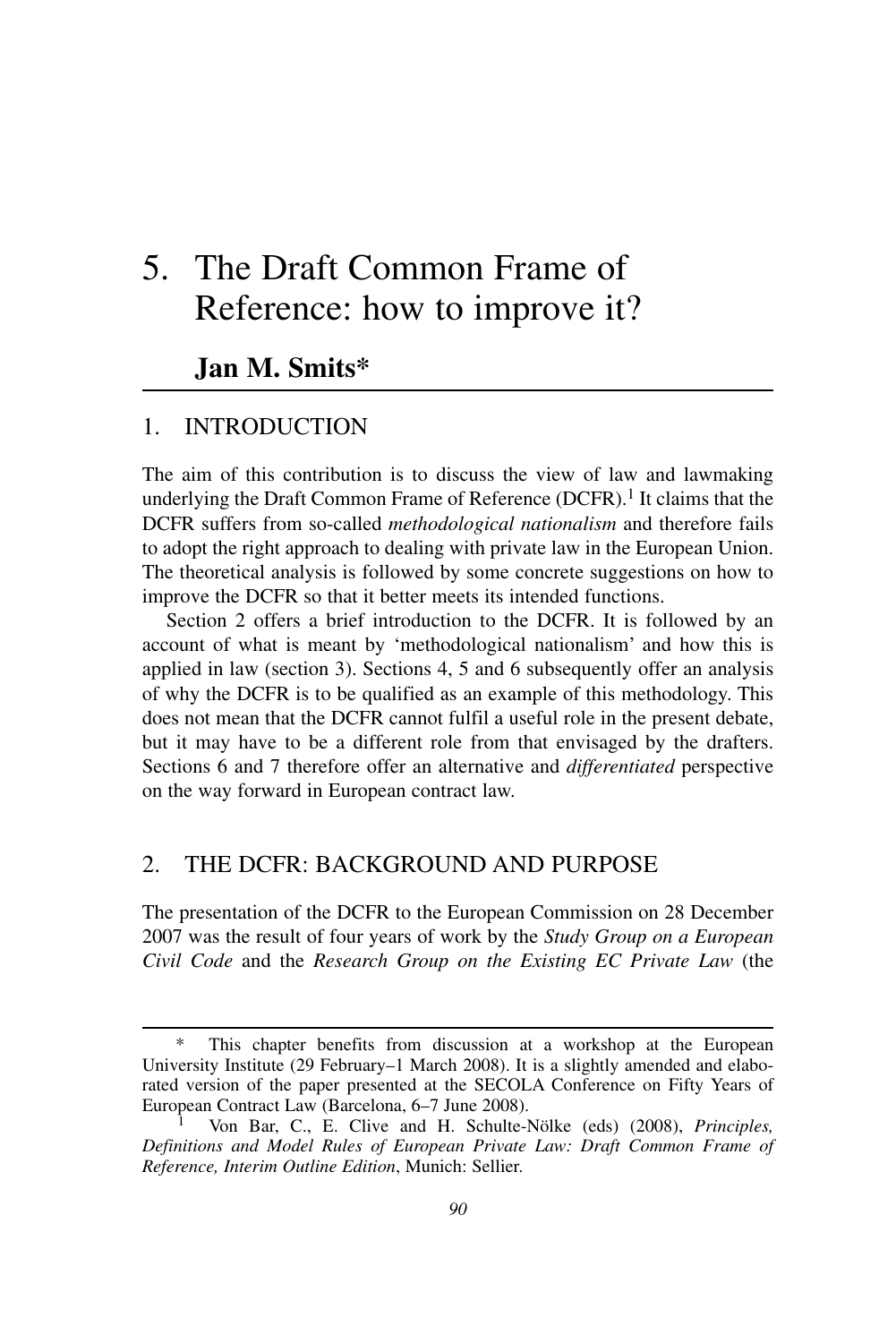*'acquis* group').<sup>2</sup> In its Communication on European Contract Law of 2004.<sup>3</sup> the European Commission indicated that 'definitions, principles and model rules' for a European contract law would have to be prepared in order to improve the quality and overall consistency of the existing *acquis* in this area. The present draft is the provisional result of this project and will be followed by a final version in 2008.

The DCFR consists of ten 'books', dealing with general provisions (Book I), contracts and other juridical acts (Book II), obligations and corresponding rights (Book III), specific contracts (Book IV), benevolent intervention in another's affairs (Book V), tort law (Book VI) and unjustified enrichment (Book VII). The books on acquisition and loss of ownership in movables (Book VIII), security rights in movables (Book IX) and trusts (Book X) are not yet published. The two annexes contain a list of definitions and rules on computation of time.

According to its drafters, the Common Frame of Reference has several purposes.<sup>4</sup> First (and foremost), it is a possible model for a 'political CFR': the current text is presented as an academic one and the European Commission has to decide whether it will use it as a building block when revising the present *acquis* or when drafting new rules. Second, the drafters regard the CFR as standing on its own as an academic text for legal science and teaching. They highlight that the DCFR will promote knowledge of private law in the jurisdictions of the European Union, and will in particular 'help to show how much national private laws resemble one another and have provided mutual stimulus for development and indeed how much those laws may be regarded as regional manifestations of an overall common European legacy'.<sup>5</sup> Third, in the same vein as the previously published Principles of European Contract Law, the CFR can be a source of inspiration for national courts, the European Court of Justice and national legislators. Finally, it may form the basis for an optional contract code.<sup>6</sup>

It should be reiterated that, in the view of the European Commission, the main aim of the final CFR is to serve as a 'tool box' for the European legislator: $7$  it can, 'where appropriate', $8$  make use of the CFR to draft new directives

<sup>2</sup> These groups are the most important members of the *Joint Network on European Private Law* (CoPECL).

<sup>3</sup> Communication on European Contract Law and the Revision of the *Acquis*: the Way Forward, COM(2004)651 final, OJ EC 2005, C 14/6.

 $^{4}$  *DCFR* (2008), 6 ff.<br>5 *DCFR* (2008) 6

 $^{5}$  *DCFR* (2008), 6.<br>6 *DCFB* (2008), 27

 $^{6}$  *DCFR* (2008), 37.

 $\frac{7}{8}$  Communication (2004), 14.

Communication (2004), 3.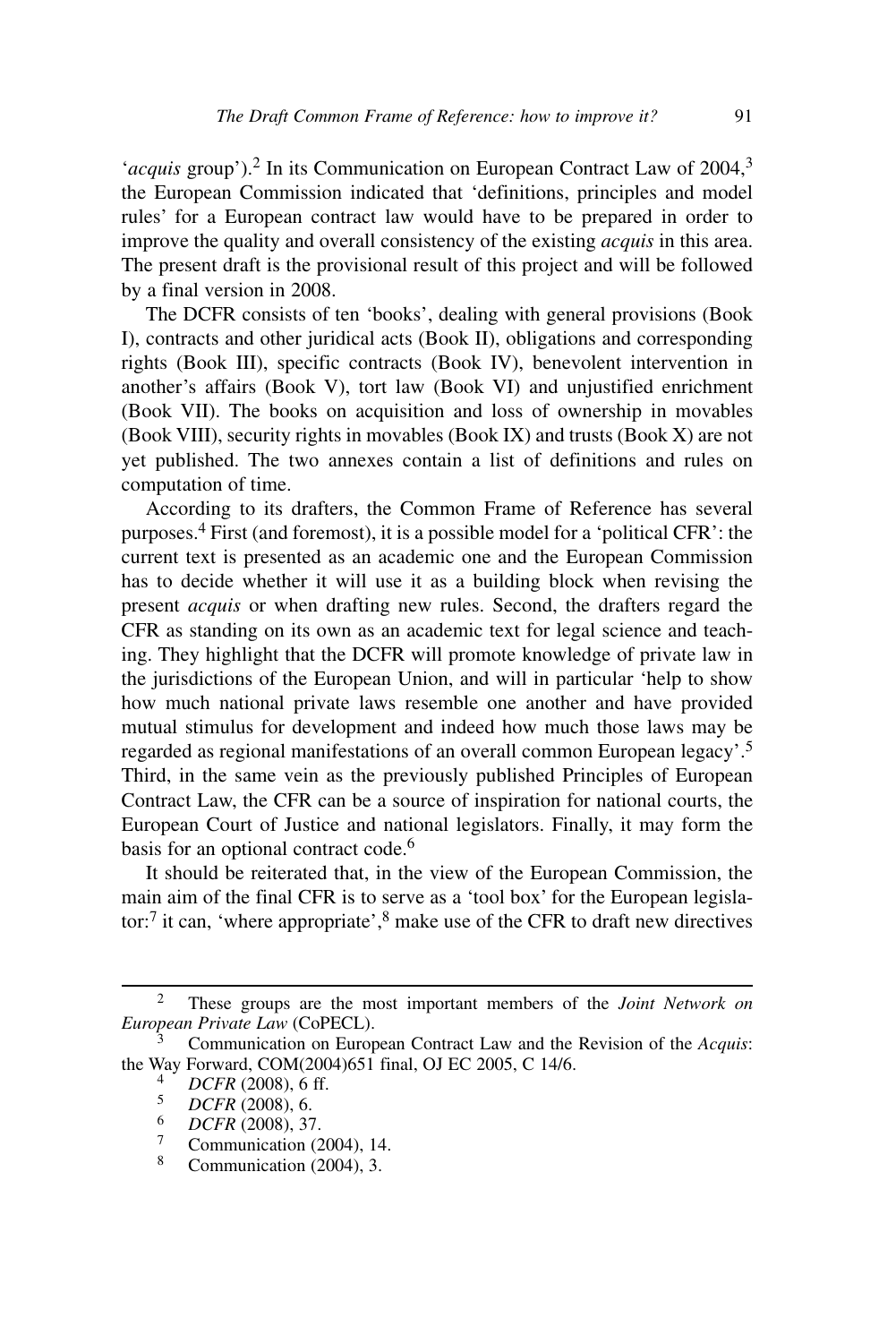or to review the existing *acquis*. The instrument is not in any way binding upon the European legislator or the Member States, $9$  but should derive its authority from the quality of its provisions.

When assessing the DCFR, we should keep in mind that the present text contains only the provisions and not the illustrations and comments that make the Principles of European Contract Law such a useful source of inspiration. However, much of the preparatory work can be found in the series *Principles of European Law*<sup>10</sup> as published by the *Study Group on a European Civil Code* and in the so-called *Acquis Principles* (ACOP),<sup>11</sup> which were designed to systematise the existing directives in the field of private law.

### 3. METHODOLOGICAL NATIONALISM AND LAW

How to evaluate the DCFR? The Draft can be considered from the angle of different theoretical frameworks. The perspective chosen in this contribution is the angle of so-called methodological nationalism. This term was coined for the first time by the sociologist Herminio Martins.12 It refers to the idea that the process of nation-state building fundamentally shaped our way of thinking, even to such an extent that the division of societies along the lines of nationstates is seen as the natural form of organising things.<sup>13</sup> Methodological nationalism can therefore be described as the assumption that the nation, state or national society is the natural social and political form of the modern world.<sup>14</sup> There are various modes of such methodological nationalism; one of them, in the words of Wimmer and Schiller, is to take 'national discourses, agendas, loyalties and histories for granted, without problematizing them or making them an object of an analysis in its own right'.<sup>15</sup>

<sup>&</sup>lt;sup>9</sup> Communication (2004), 6.<br><sup>10</sup> Published by Sellier Publis

<sup>&</sup>lt;sup>10</sup> Published by Sellier Publishers (Munich) from 2006 onwards.<br><sup>11</sup> Research Group on the Existing EC Private Law (2007) *Pr* 

Research Group on the Existing EC Private Law (2007), *Principles of the Existing EC Contract Law (Acquis Principles)*, *Vol. I: Contract: Pre-contractual Obligations, Conclusion of Contract, Unfair Terms*, Munich: Sellier, on which Jansen, N. and R. Zimmermann (2007), 'Grundregeln des bestehenden Gemeinschafts privatrechts?', 62 *Juristenzeitung* 1113. *Vol. II* on *Performance, Non-Performance and Remedies* is announced for 2008.<br><sup>12</sup> Martins H (1974) 'Tin

<sup>12</sup> Martins, H. (1974), 'Time and Theory in Sociology', in: J. Rex, *Approaches to Sociology*, London: Routledge & Kegan, 246, at 276.

See Wimmer, A. and N. Glick Schiller (2002), 'Methodological Nationalism and Beyond: Nation-State Building, Migration and the Social Sciences', 2 *Global Networks* 301, at 304.

<sup>&</sup>lt;sup>14</sup> See Wimmer and Schiller (2002), at 302.<br><sup>15</sup> Wimmer and Schiller (2002), at 304

Wimmer and Schiller (2002), at 304.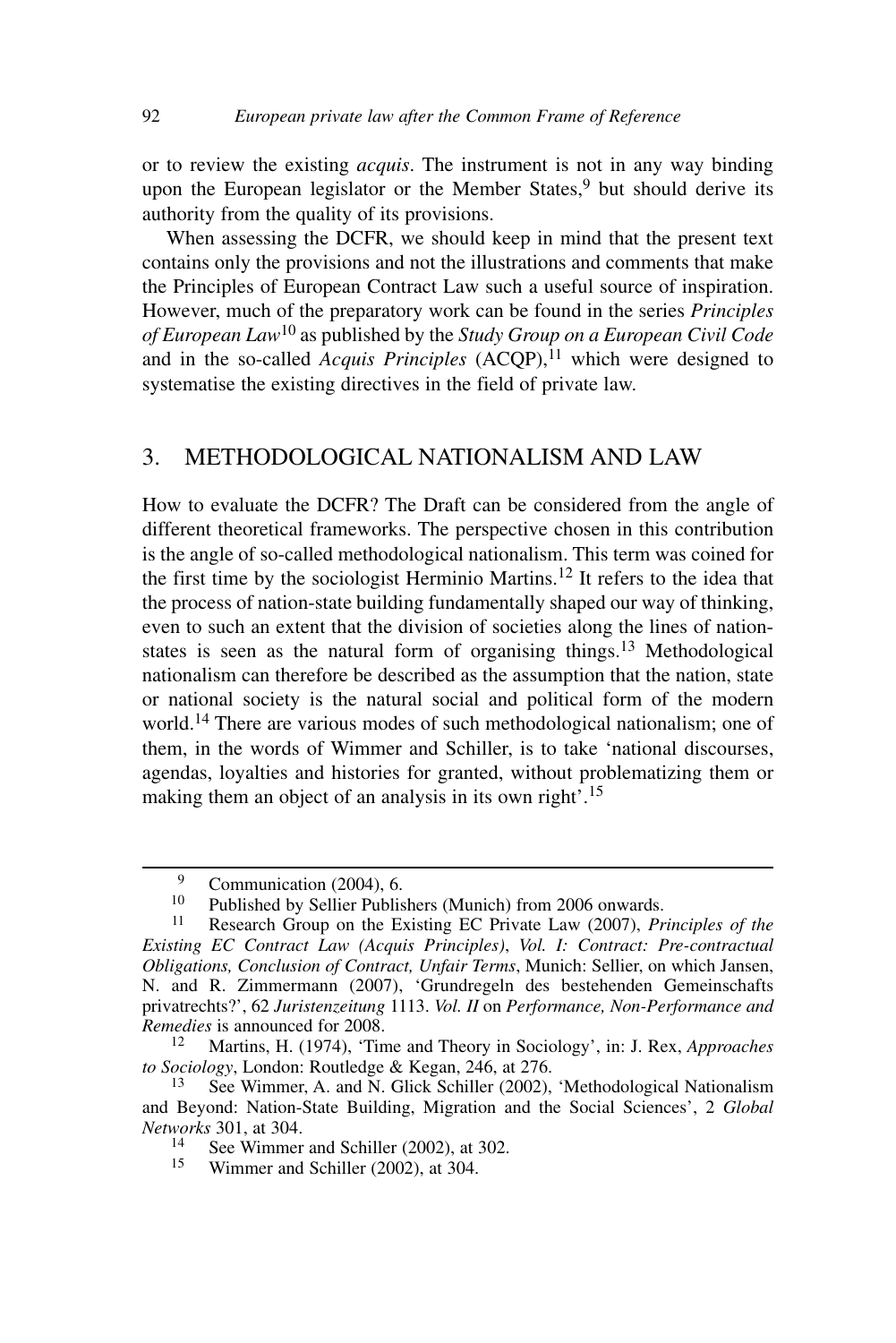It is no surprise that the legal domain in particular has been largely affected by methodological nationalism. Nations and their products in the form of national legislation and case law are usually seen as the basic units of analysis in legal scholarship. The way we think about law, both as to its validity, enforcement and legitimation, is largely shaped by this method. At a very general level, even the mere distinction of national and international legal orders is an example of this way of thinking, as is the existence of the discipline of comparative law.16 But at a more concrete level, methodological nationalism may prevent us from looking beyond traditional concepts.<sup>17</sup> Ulrich Beck is right when he says that increasing denationalisation and transnationalisation should lead us to a reconceptualisation of law within a new cosmopolitan framework, in order to avoid our discipline becoming 'a museum of antiquated ideas'.<sup>18</sup>

The point being made here is that when we think about law and the requirements it should meet, we (often implicitly) make use of concepts that were developed for law in the nation-state: our traditional way of thinking, developed for law in a national society, is then transplanted to the European or global level. The finding that this is wrong is clearly part of the debate in the field of European law<sup>19</sup> and, albeit to a lesser extent, in constitutional law,  $20$ but it is much less debated in other classical areas of law such as private law. 21 Often, the conceptual legal framework is transplanted to the European level without much deliberation of whether this is the proper approach. Also in drafting the CFR, this issue seems not to have been discussed: the structure and contents of the Draft are remarkably similar to those of a national civil

<sup>16</sup> Cf. Joerges, C. (2004), 'The Challenges of Europeanization in the Realm of Private Law: A Plea For a New Legal Discipline', 14 *Duke J. Comp. Int. L.* 149, at 160.

Cf. Beck, U. (2003), 'Toward a New Critical Theory with a Cosmopolitan Intent', 10 *Constellations* 453, at 456: methodological nationalism prevents us from looking beyond the 'traditional conceptualisations of terms and the construction of borders between the 'national' and the 'international', domestic and foreign politics, or society and the state'.

 $18$  Beck (2003), at 458.

I only need to refer to the elaborate discussion about the best way to characterise the European Union (not as a federation or as an international organisation, but as a *sui generis* type of entity).

Building on Habermas' concept of a 'postnational constellation' in which traditional democratic processes have to take on new forms: see Habermas, J. (2001), *The Postnational Constellation: Political Essays*, Cambridge Mass: Harvard University Press.<br><sup>21</sup> Notable

Notable exceptions are Joerges, C. (2004), 149 ff., Michaels, R. (2005), 'Welche Globalisierung für das Recht? Welches Recht für die Globalisierung?', *RabelsZ*, 525 ff. and the contributions to Cafaggi, F. (ed.) (2006), *The Institutional Framework of European Private Law*, Oxford: OUP.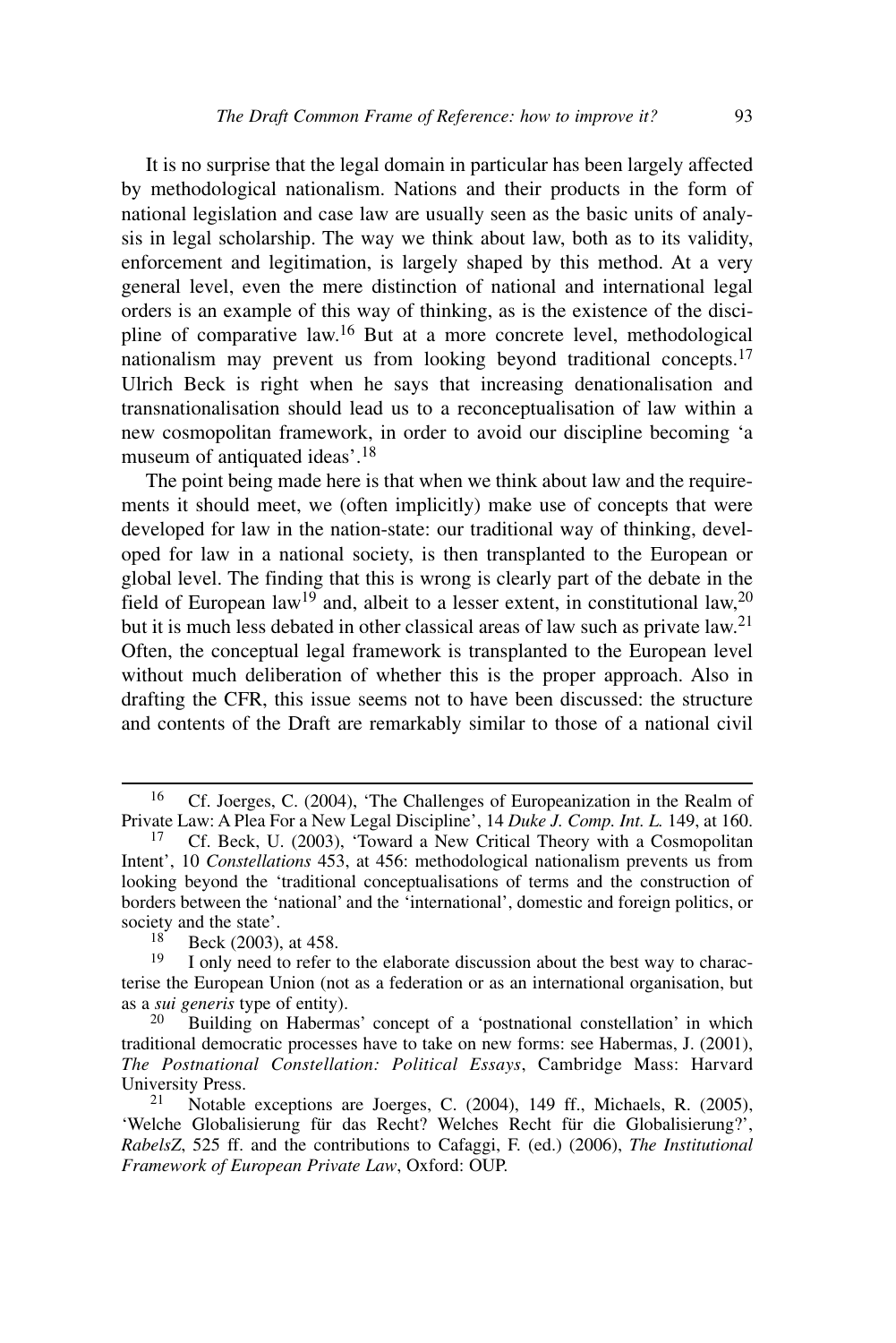code, even though its function cannot in any way be compared to it, even in the view of the drafters.

In the following sections, I will discuss three features of the DCFR where this methodological nationalism comes to the surface. Implied in this qualification is that the DCFR takes too little into account that what is best at the *national* level may not be optimal at the *European* level.<sup>22</sup> The features I am interested in deal with the idea of a comprehensive codification of private law as such (section 4), the way in which the relevant rules are chosen (section 5) and the best way to represent law at a level other than that of the nation-state (section 6).

# 4. COMPREHENSIVE CODIFICATION OR A MULTI-LAYERED EUROPEAN PRIVATE LAW?

The suggestion that the idea of codification is closely related to the nationstate needs little explaining: historically, codification of private law has been an expression of national identity. In the same vein, one needs little imagination to see that the ideal of a uniform private law laid down in one comprehensive text is closely related to two other goals: the quests for legal certainty and equality.<sup>23</sup> The question now is whether these goals are best attained at the supra-national level by drafting a text that closely resembles the format of a national civil code, as is the case with the DCFR. Not only in terms of the topics addressed, but also with regard to its structure and the style of its provisions, the Draft looks like a national code. But can we really transplant the traditional features of a civil code into a text for the European Union?

The answer to this question can only be given if we realise that the function of the CFR is different from the traditional function of a national code. The drafters submit that the CFR will primarily be a 'toolbox' for new European legislation or a source of inspiration for national courts and legislators. Closest to our idea of a national code is that it may form the basis for an optional code. But if full harmonisation replacing national jurisdictions is *not* the aim of the CFR, this must mean something for the structure and substance of this instrument. Two things should be taken into account.

First, we should recognise that private law at the European level will continue to flow from various sources: there will be a continuous co-habitation

<sup>22</sup> I have been critical about the entire project before: see Smits, J.M. (2006), 'European Private Law: a Plea for a Spontaneous Legal Order', in: D. Curtin, et al, *European Integration and Law*, Antwerp-Oxford: Intersentia.

<sup>23</sup> Cf. Jansen, N. (2004), *Binnenmarkt, Privatrecht und europäische Identität*, Tübingen: Mohr Siebeck, 20.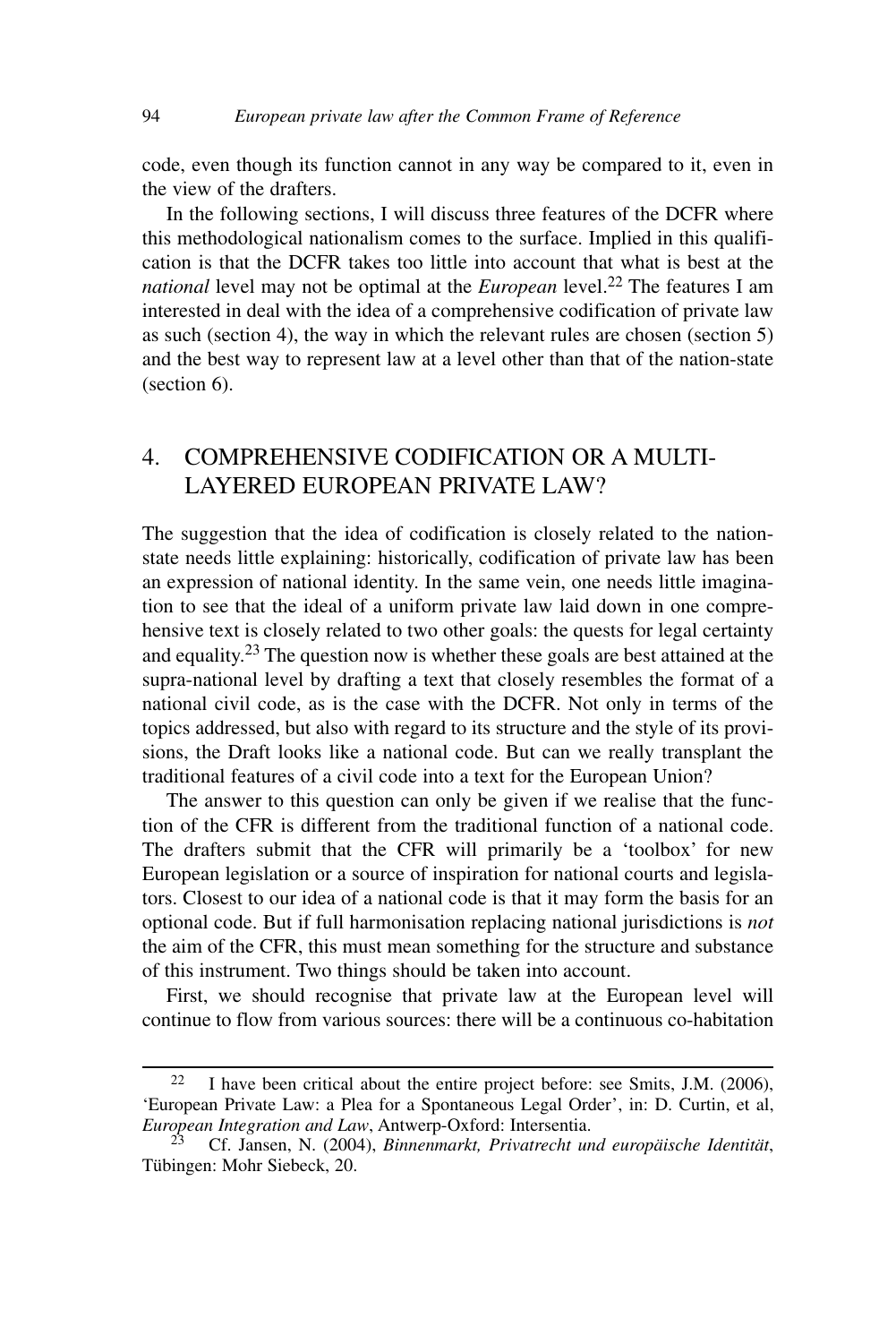of private law emanating from both national and European sources, which will also consist of private regulation.<sup>24</sup> This multi-layered structure of European private law prompts the question at which regulatory level issues are best regulated. The entire private law system can in any event no longer be governed by only one piece of legislation,<sup>25</sup> as this would be contrary to the allocation of normative powers between the Member States and the European Union.<sup>26</sup> The DCFR seems to shows little evidence of this insight. Thus, one could well argue that contract law is best regulated at the European level because of its close relationship to the European internal market, whereas e.g. the law of restitution, which serves the role of correcting and supplementing the existing law of obligations, best fulfils its function at the national level.<sup>27</sup> In Stephen Swann's phrase, we are 'constructing a castle in the air' wherever there are no common foundations beneath a European law of obligations.<sup>28</sup>

Second, any attempt to redraft present European private law should take into account the rules already in existence. Codification at the national level is often associated with starting afresh and abolishing the 'old' law, but this cannot be the case in the European Union. In this sense, it seems that the present DCFR is far removed from the (sector-specific and fragmentary) European *acquis*. The primary motivation for the project was the European Commission's desire to revise the existing European directives in the field of private law with a view to dealing with their fragmentary, inconsistent and less than fully effective character. If one judges the DCFR in terms of this objective, some of the proposed

 $24$  On private regulation at the European and supranational level see e.g. Cafaggi, F. (ed.) (2006), *Reframing Self-regulation in European Private Law*, The Hague: Kluwer; Schiek, D. (2007), 'Private Rule-making and European Governance: Issues of Legitimacy', *European Law Review* 443 and Zumbansen, P. (2007), *The Law of Society: Governance Through Contract*, CLPE Research Paper 2/2007.

<sup>25</sup> Cf. Cafaggi, F. (2006), 'Introduction', in: id. (ed), *The Institutional Framework of European Private Law*, Oxford: OUP, 1 and Cafaggi, F. (2008), 'The Making of European Private Law: Governance Design', in: F. Cafaggi, and H. Muir Watt, *Making European Private Law: Governance Design*, Cheltenham: Edward Elgar,  $\frac{289}{26}$ 

All traditional codifications were declared to be exclusive: they were the only source of law. See for a thorough analysis Van den Berg, P.A.J. (2007), *The Politics of European Codification: A History of the Unification of Law in France, Prussia, the Austrian Monarchy and the Netherlands*, Groningen: Europa Law Publishing.

See Smits, J.M. (2008), 'A European Law on Unjustified Enrichment? A Critical View of the Law of Restitution in the Draft Common Frame of Reference', in: A. Vaquer (ed.), *European Private Law Beyond the Common Frame of Reference*, Groningen: Europa Law Publishing, 153.

Swann, S. (2005), 'The Structure of Liability for Unjustified Enrichment: First Proposals of the Study Group on a European Civil Code', in: R. Zimmermann (ed.), *Grundstrukturen eines Europäischen Bereicherungsrecht*, Tübingen: Mohr Siebeck, 268.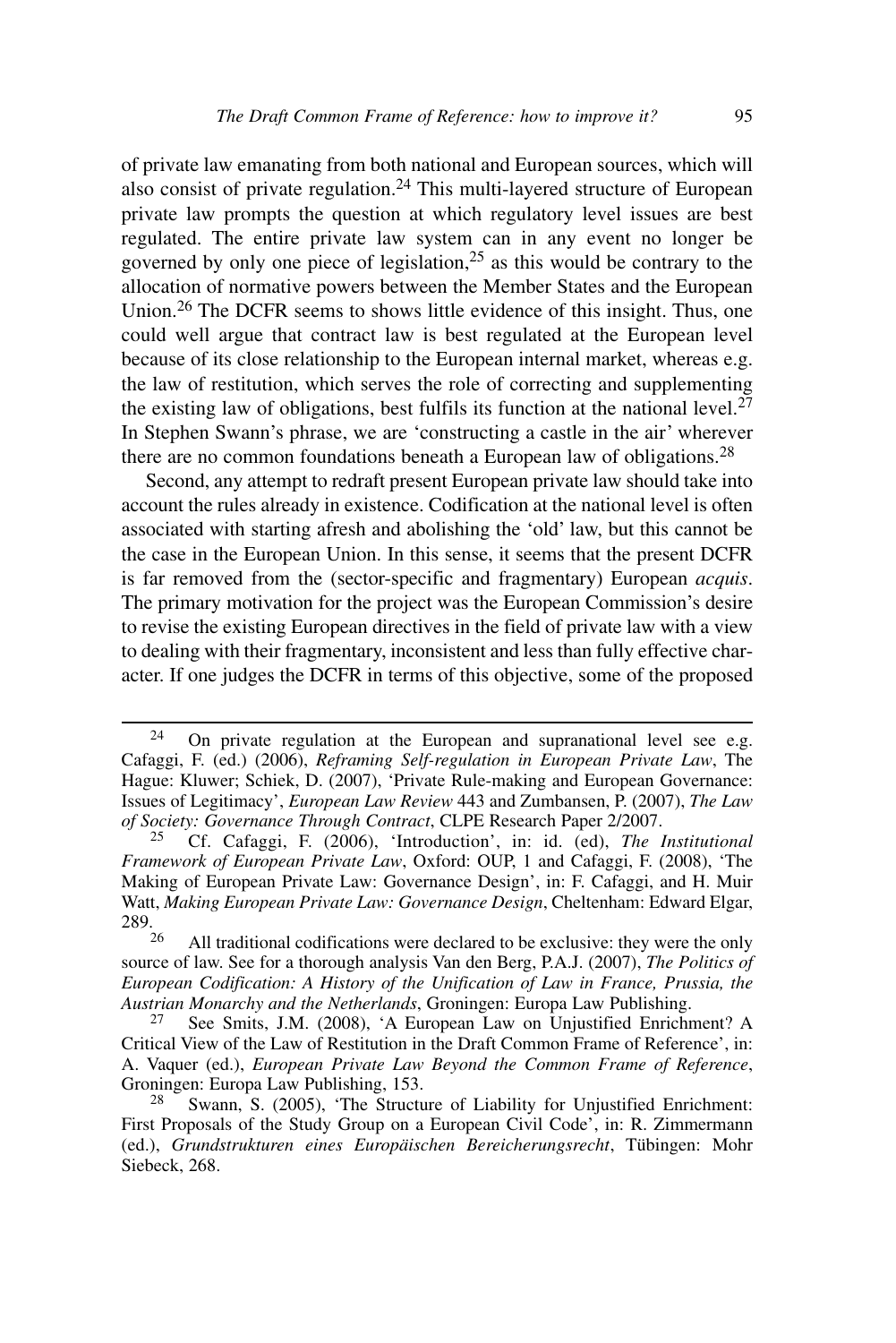provisions will indeed yield improvement (e.g. the draft deals with duties to provide information to the consumer, the effects of exercising the right of withdrawal and the creation of a uniform withdrawal period of 14 days). But most of the provisions do not relate to the existing *acquis* at all.29 To be fair, the drafters do realise this by presenting their text as an 'academic CFR', a scholarly text which is not politically legitimised and which at best could provide the basis for a 'political CFR' to be drafted by the European Commission. But the Commission itself has already indicated that it will aim primarily at a revision of eight existing directives.<sup>30</sup> Provisions on the law of obligations in general (including *negotiotum gestio* and unjustified enrichment) and on some specific contracts (which are not covered by directives at all) do not fit this purpose. In this respect, it seems that part of the work done by the Study Group no longer reflects present reality.<sup>31</sup>

## 5. CHOICE OF THE RELEVANT RULES

A second feature of national codifications is that there is usually little doubt about what the relevant rules should be and who should choose them. This is because at the national level there is usually a generally accepted criterion for deciding which rules are to be incorporated in the code, and because there is a generally accepted procedure for adopting such rules (in most cases this is a national democratic decision process). At the European level such consensus is lacking.<sup>32</sup> This makes it all the more important to employ a clear method when deciding which rules should be part of the CFR and who should adopt the final text.

According to the drafters of the CFR, its provisions are based on a comparative analysis of the law of the Member States and the applicable European law. <sup>33</sup> But this method is not very convincing if one does not know how this

<sup>&</sup>lt;sup>29</sup> Surprisingly, neither is the case law of the European Court of Justice codified in any way, whereas one would have expected a codification of the doctrine of state liability on the basis of *Francovich* and *Brasserie*. <sup>30</sup> Green paper on the revision of the *consumer acquis* of 8 February 2007,

COM(2006)744 final. Also see Second progress report on the CFR of 25 July 2007,  $COM(2007)447$  final.<br> $\frac{31}{2}$  The following

The following remark (DCFR (2008), 10) is therefore surprising: '[w]hether particular rules might be used as a model for early legislation, for example, for the improvement of the internal coherence of the acquis communautaire ... is for others to  $\text{decide'}$ .

<sup>32</sup> Cf., Study Group on Social Justice in European Private Law (2004), 'Social Justice in European Contract Law: a Manifesto', 10 *European Law Journal* 653.

<sup>33</sup> *DCFR* (2008), 12.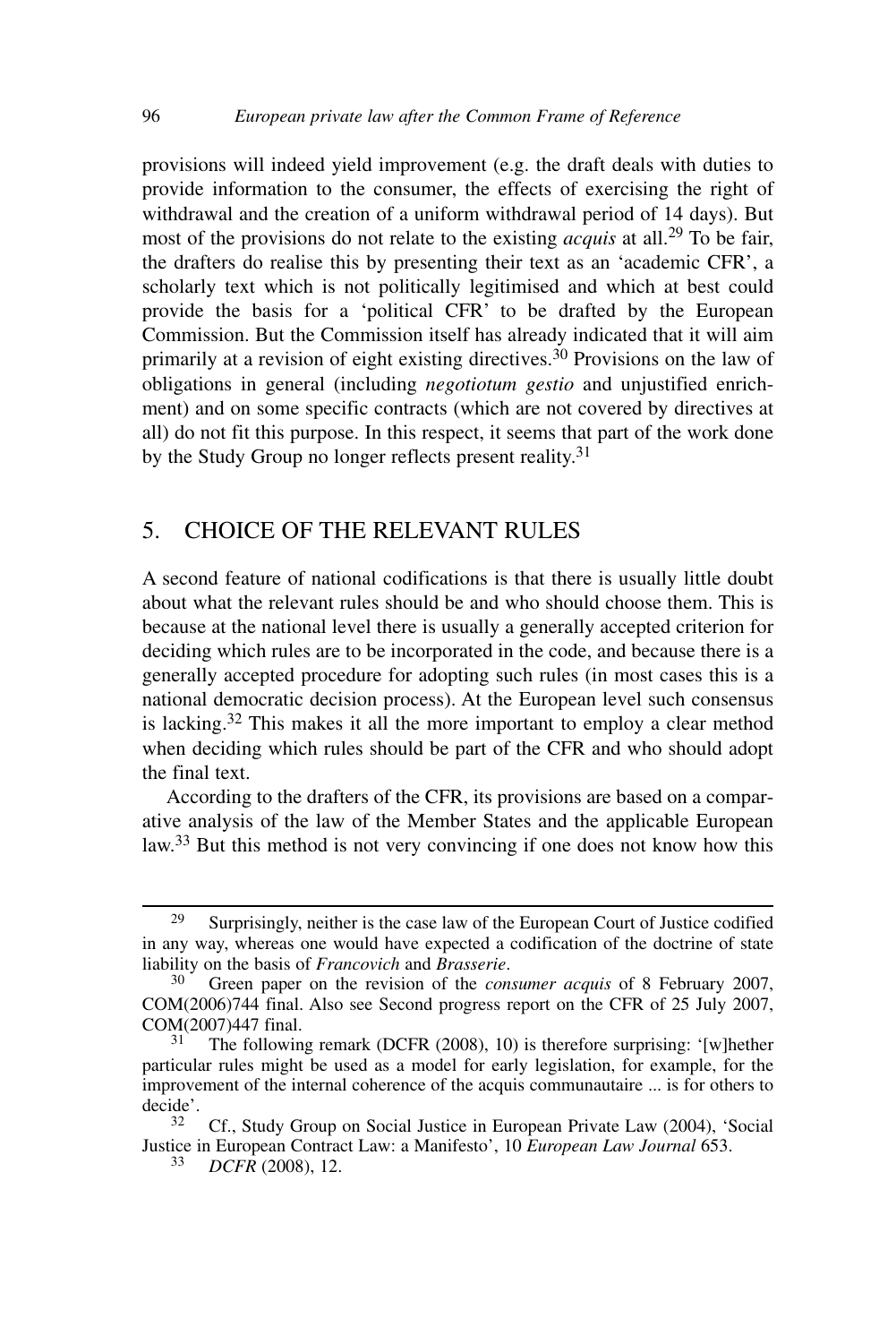comparative method was applied: did one look for the common denominator of the jurisdictions involved  $34$  or for the solution considered to be the 'better' one (and, if so, for what reason)? Discussion about the contents of the provisions is difficult if the drafters do not explain what motivated such choices. The following comment seems to indicate the approach adopted:<sup>35</sup>

the model rules of course build on ... underlying principles ... . It would be possible to include in the DCFR a separate part which states these basic values and suggests factors that the legislator should bear in mind when seeking to strike a balance between them. For example, this part could be formulated as recitals, i.e. an introductory list of reasons for the essential substance of the following text ... . If this idea is thought to be useful, a fuller version could be developed at a later stage. It must be conceded, however, that, taken in isolation, such fundamental principles do not advance matters much at a practical level because of their high level of abstraction. Abstract principles tend to contradict one another. They always have to be weighed up against one another more exactly because only then are optimal outcomes assured.

This suggests that the underlying principles can be discussed *afterwards*, once the text has already been established. But how can choices already made be justified, if not on basis of (an internal debate about) the underlying values and of *how* these have to be weighed up against one another? Little help is available from an inventory of the 'core aims of European private  $law<sup>36</sup>$  so long as the exact relationship between these aims is not made explicit.

# 6. HOW TO REPRESENT LAW BEYOND THE NATIONAL STATE?

In the nation-state, law is usually seen to consist of authoritative rules backed by coercive force which is exercised by legitimately constituted democratic institutions.<sup>37</sup> The way in which law is usually represented<sup>38</sup> matches these characteristics: describing law by way of rules pretends that these rules can

<sup>34</sup> This is suggested in the *CFR* (2008), 12, where it says that the CFR 'mediates' between diverging results in the various Member States.<br> $\frac{35}{2}$  DCER (2008) 9

<sup>&</sup>lt;sup>35</sup> *DCFR* (2008), 9.<br><sup>36</sup> The authors ment

The authors mention 'justice, freedom, protection of human rights, economic welfare, solidarity and social responsibility', to which they add for European regulation 'promotion of the internal market', 'preservation of cultural and linguistic plurality' and, specifically for the drafting of model rules, the goals of 'rationality, legal certainty, predictability and efficiency'. See *DCFR* (2008), 13.<br><sup>37</sup> Cf. Morgan, B. and K. Yeung (2007), An Introduction

<sup>37</sup> Cf. Morgan, B. and K. Yeung (2007), *An Introduction to Law and Regulation*, Cambridge: CUP, 303–304.

<sup>38</sup> On the very idea of representing law see Roberts, S.A. (2005), 'After Government? On Representing Law Without the State', 68 *Modern Law Review* 1.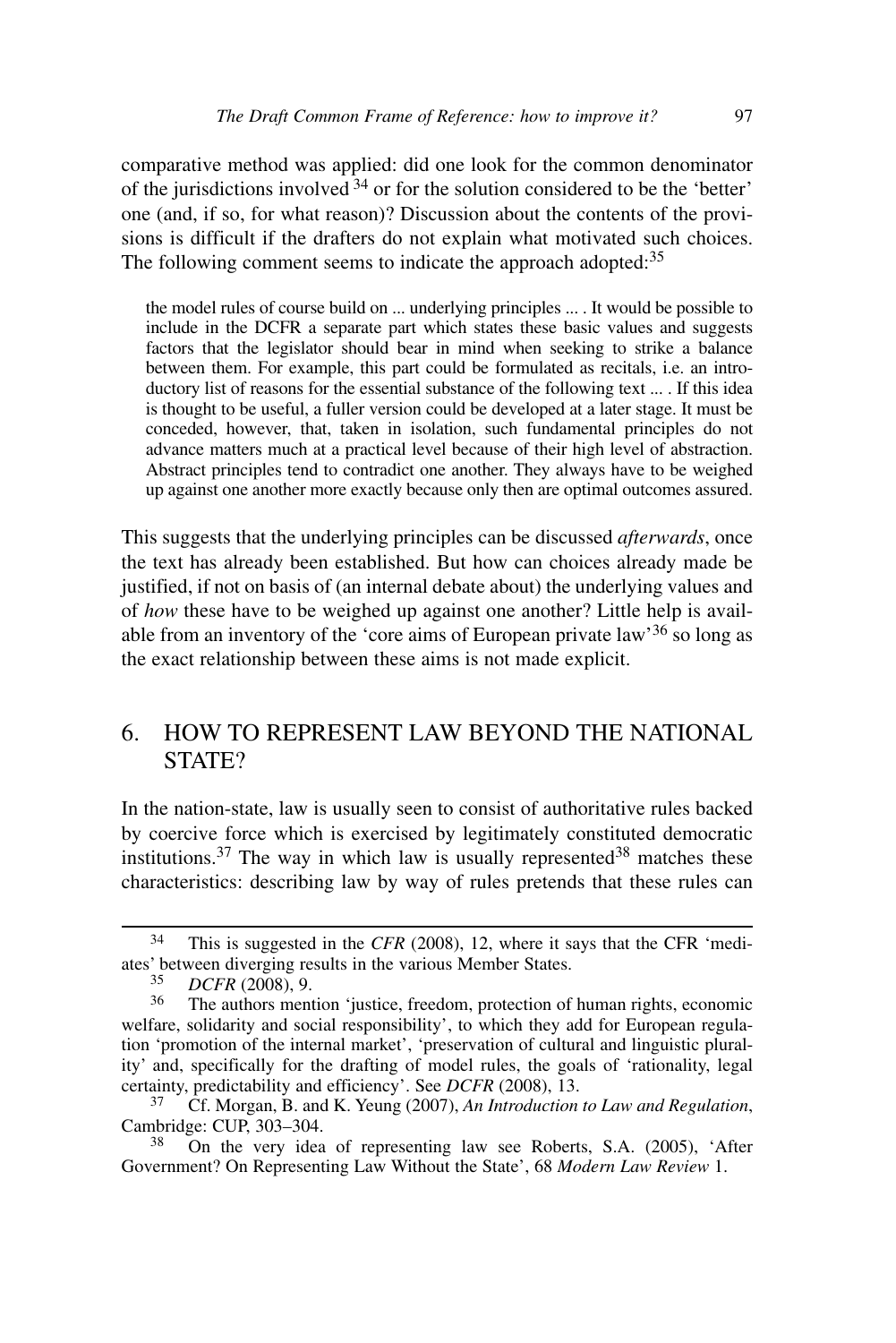create the necessary legal certainty and equality needed to guide those affected by them. In this sense, our understanding of rules is closely related to what these rules can  $d\omega^{39}$  at the national level: they organise society, presuming that the rules came into being in a democratic process and can therefore be enforced by the state institutions. It is thus the national democratic process that enables policy trade-offs to be made transparently and authoritatively.<sup>40</sup>

The question is whether law beyond the national state should be represented in the same way, in particular when, as is the case with the CFR, the aim of the provisions is not directly to influence the conduct of private parties and to be enforced, but primarily to be a source of inspiration. If a text is proposed as an 'academic CFR', should this not influence the way in which the provisions are drafted? The answer must be affirmative: in my view the presentation of legal texts should depend largely on their function. A national civil code needs to be presented in a different way from a set of rules the aim of which is to help improve the existing *acquis*, or to inspire legislators and courts across Europe or to play a role in legal science and teaching.

It seems to me that this insight has not been sufficiently taken into account in the drafting of the CFR. The authors regard the fact that they were able to distil common rules as evidence of how much national private laws may be regarded as 'regional manifestations of an overall common European legacy'.41 I am also convinced that, in the field of private law, European Member States have a lot in common. But it seems wrong to conclude this merely from being able to draft common rules. Whether jurisdictions resemble one another becomes clear only if all relevant factors are taken into consideration. It may be more important to find uniformity in the use of similar arguments<sup>42</sup> than in common rules or case decisions: a common *text* will necessarily be interpreted in different ways in different countries.

This pleads for a differentiated way of representing European private law, depending on whether its function is to create binding rules, offer a source of inspiration or form the first step towards the creation of an optional contract code.<sup>43</sup>

<sup>39</sup> Cf. Twining, W. and D.R. Miers (1999), *How To Do Things With Rules*, 4th edn, Cambridge: CUP.<br> $^{40}$  Morgan and Yeung (2007), 305.<br> $^{41}$  DCEP (2008) 6

 $^{41}$  *DCFR* (2008), 6.<br><sup>42</sup> See e.g. Smits I

See e.g. Smits, J.M. (2008), 'The German Schuldrechtsmodernisierung and the New Dutch Civil Code: a Study in Parallel', in: O. Remien (ed.), *Schuldrechtsmodernisierung und Europäisches Vertragsrecht*, Tübingen: Mohr Siebeck, 117ff.

<sup>43</sup> Micklitz, H.-W. (2008), *The Visible Hand of European Regulatory Private Law: The Transformation of European Private Law from Autonomy to Functionalism in Competition and Regulation*, EUI Working Paper 2008/14.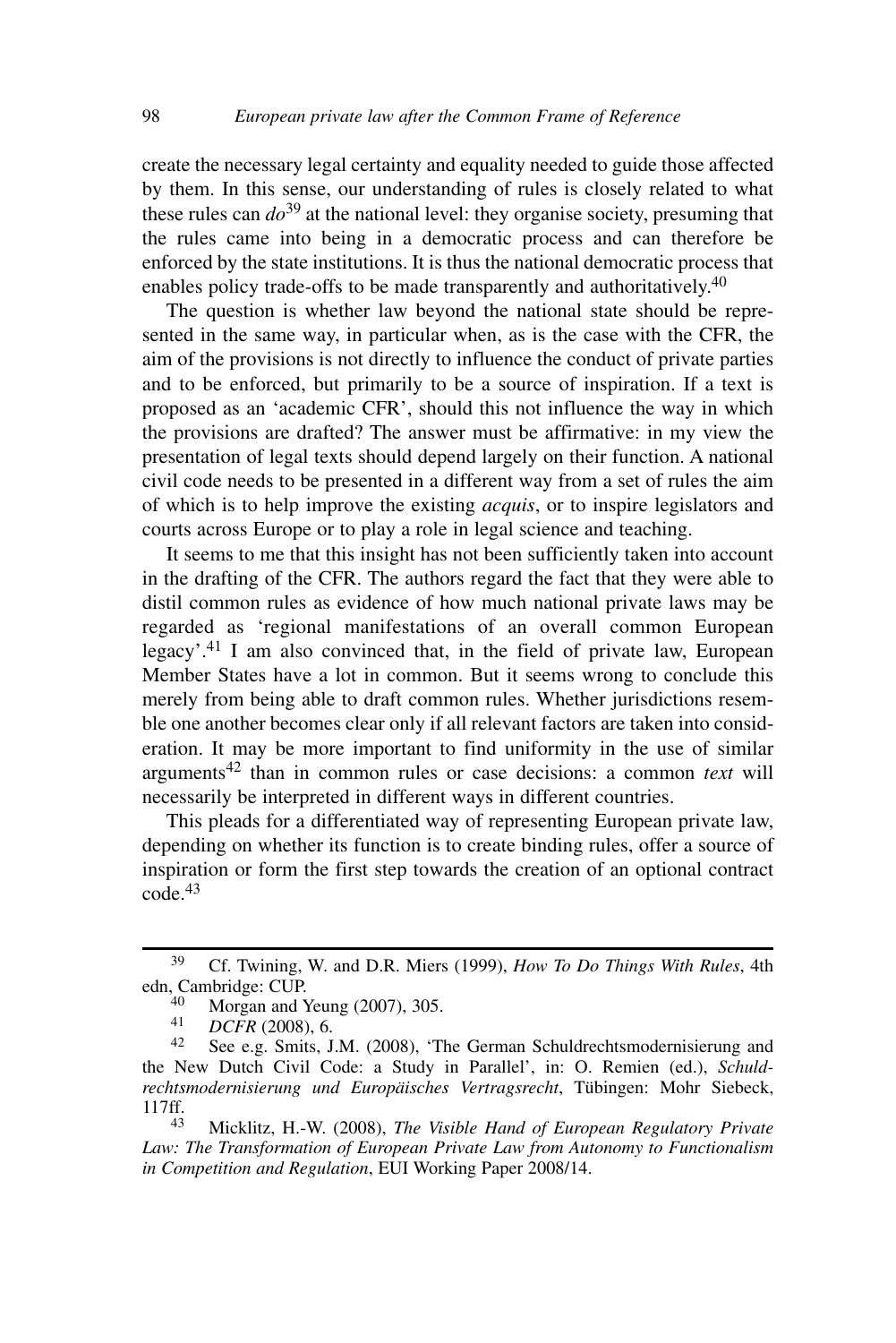When it comes to revising the existing *acquis*, the right approach is to build directly upon the existing directives, making them more coherent and adding some concrete definitions.<sup>44</sup> This part of the European private law system will resemble national provisions the most. But in the absence of a a single European private law society in which there is a common understanding of the meaning of specific provisions, it is too early to draft provisions in other areas of private law. There, Europeanisation should start with the emergence of a common European legal tradition, for which teaching and legal scholarship are far more important than the drafting of specific rules. Such teaching and scholarship should indeed focus on finding common *arguments* in European jurisdictions, thus allowing for a competition of legal ideas.<sup>45</sup> Finally, when creating an optional contract code yet a third perspective is to be adopted. As such codes will have to compete with national jurisdictions, their provisions should certainly not be common denominators of existing national legal systems; instead, they should contain the rules that make this code a good competitor on the market of legal rules. The DCFR, with its many open-ended provisions and unclear policy choices,<sup>46</sup> is clearly not such a competitor. Again, it is the function of the rules in question that decides how they should be drafted.

# 7. THE WAY FORWARD: SUGGESTIONS FOR IMPROVEMENT

The above discussion of the DCFR is a critical one. Its main point is that it is wrong to draft rules for the CFR in the way we are familiar with at the national level, as if these are rules to be applied in a national legal community. Challenging the regulatory monopoly of states must mean something for the structure and substance of the European rules being put into place. The way forward should therefore consist of a differentiated approach: it depends on the function of the rules in question (revision of the *acquis*, offering a source of inspiration or creating an optional code) and how they should be presented.

<sup>44</sup> With much less generalisation of the existing rules than advocated by the *acquis* group: cf. Jansen and Zimmermann (2007), 1120 ff.

<sup>45</sup> Cf. Wilhelmsson, T. (2002), 'The Legal, the Cultural and the Political: Conclusions from Different Perspectives on Harmonisation of European Contract Law', *European Business Law Review* 551 and Smits, J.M. (1998), 'A European Private Law as a Mixed Legal System', 5 *Maastricht Journal of European and Comparative Law* 328.

See now also Eidenmüller, H., F. Faust, H.C. Grigoleit, N. Jansen, G. Wagner and R. Zimmermann (2008), 'Der Gemeinsame Referenzrahmen für das Europäische Privatrecht', 63 *JuristenZeitung* 529.